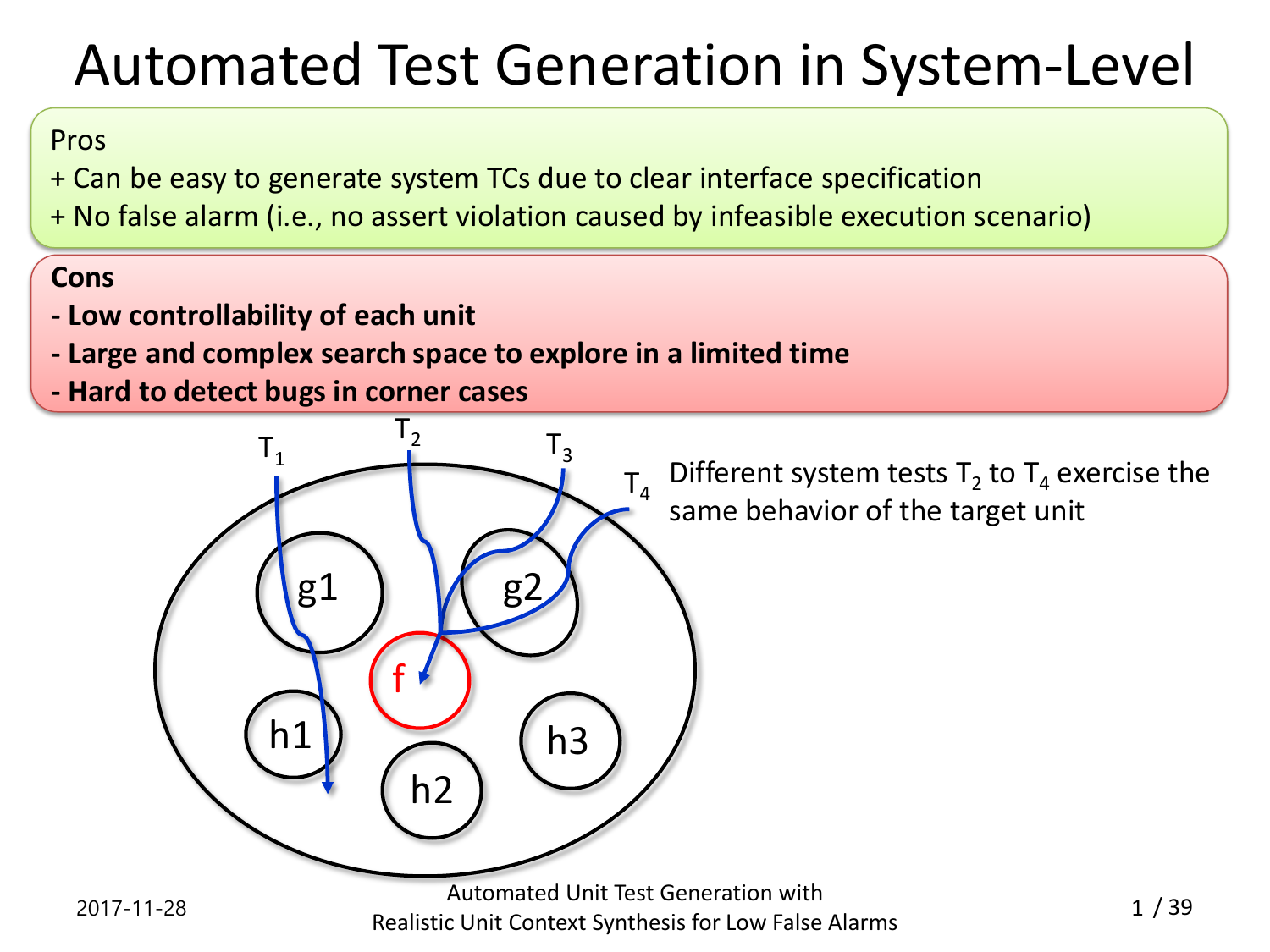# Automated Test Generation in Unit-Level

### Pros

- + High controllability of a target unit
- + Smaller search space to explore than system testing
- + High effectiveness for detecting corner cases bugs

### **Cons**

- **- Hard to write down accurate unit test drivers/stubs due to unclear unit specification**
- **- High false/true alarm ratio**

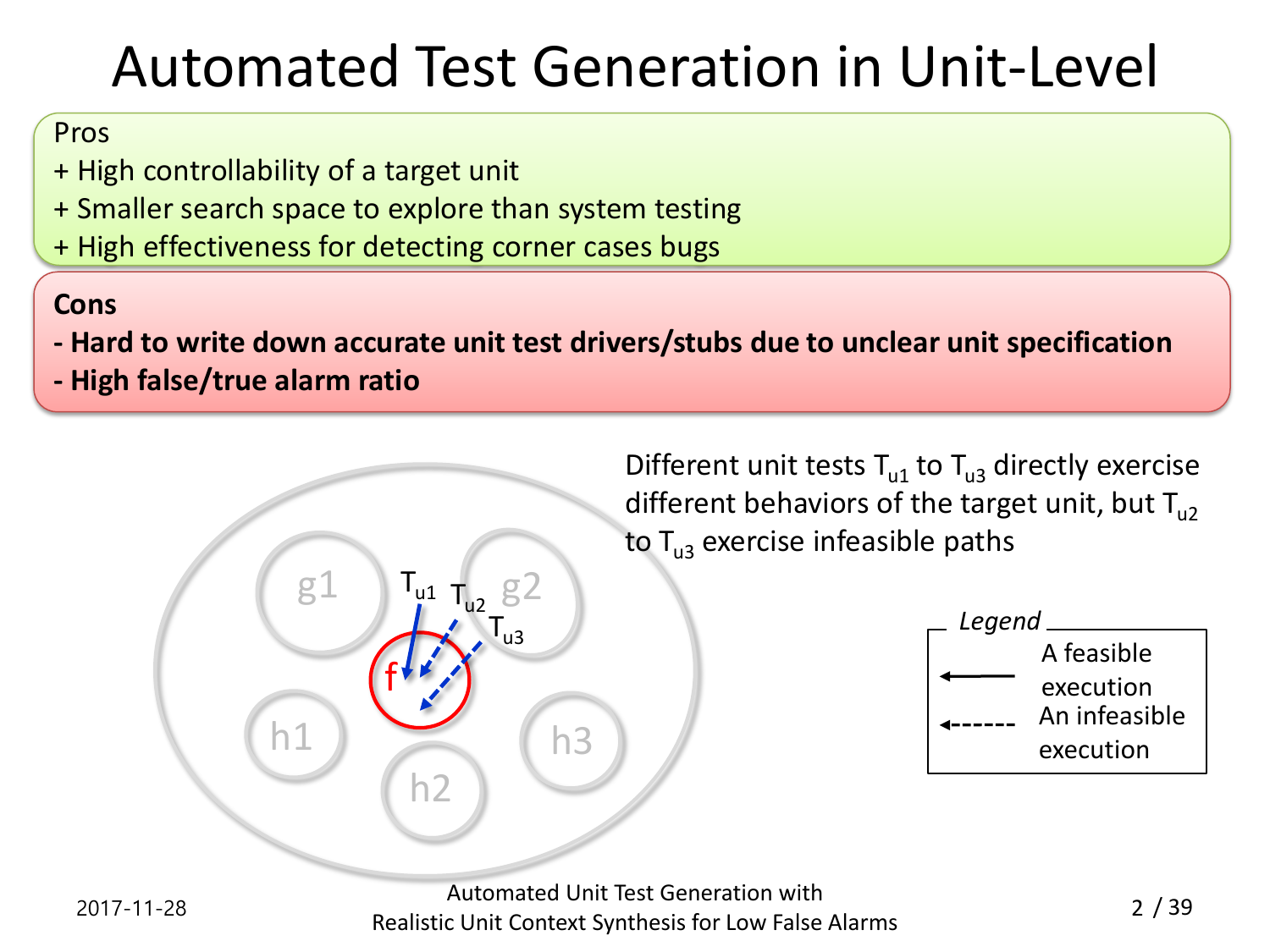# Automated Unit Test Generation with Realistic Unit Context

#### Pros

- + High controllability of a target unit
- + High effectiveness for detecting corner cases bugs
- + Low false alarm ratio



Realistic Unit Context Synthesis for Low False Alarms <sup>3</sup>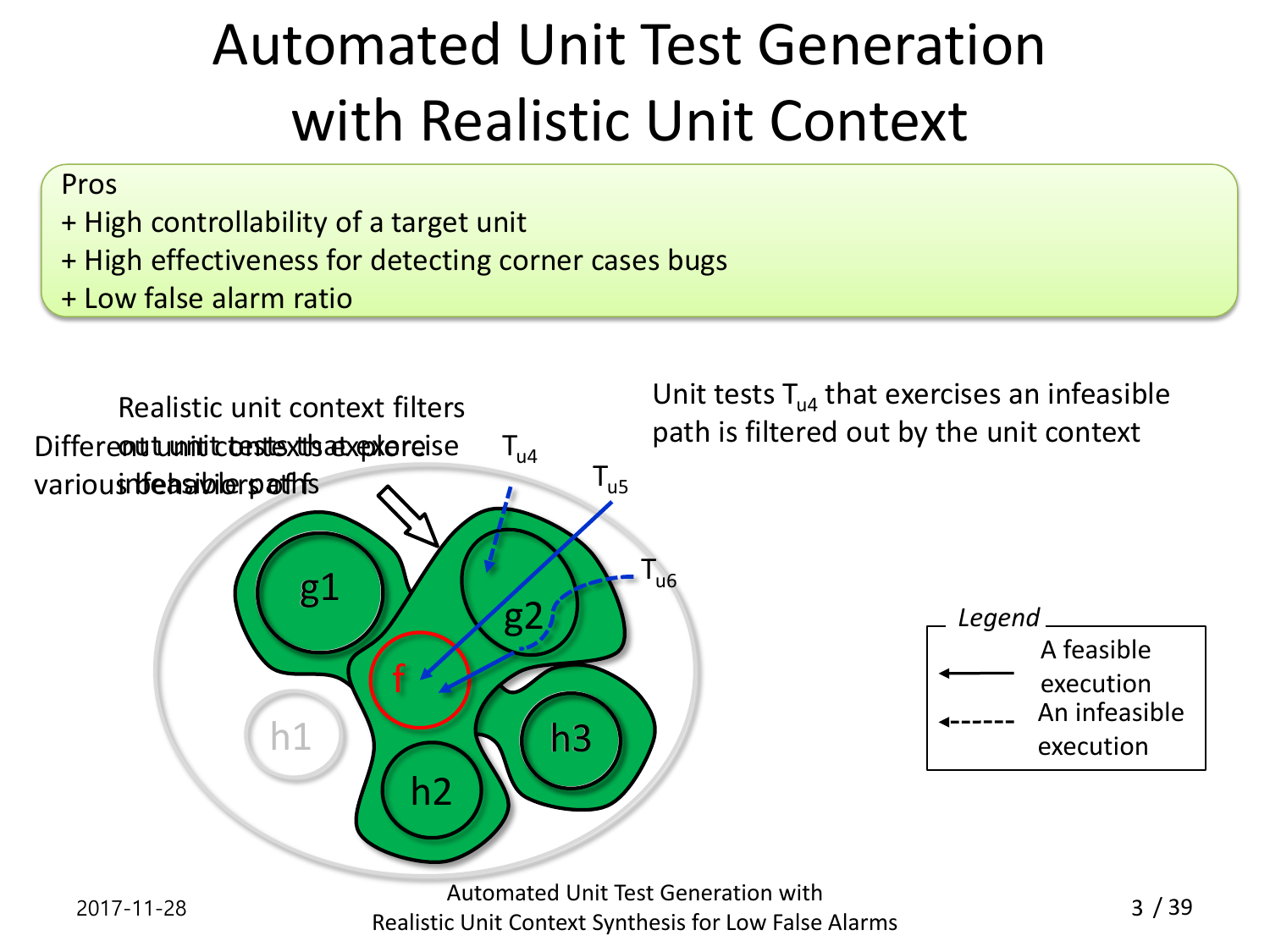# Related Work on Automated Unit Testing

|                                                                                               | <b>Bug detection ability</b>                                  | <b>False/True</b><br>alarm ratio                | <b>Target</b><br>languages              |
|-----------------------------------------------------------------------------------------------|---------------------------------------------------------------|-------------------------------------------------|-----------------------------------------|
| <b>Function input generation</b><br>[PLDI 05][FSE 05][EMSOFT<br>06][TAP 08][ISSTA 08][SEC 15] | <b>High</b>                                                   | <b>High</b>                                     | <b>Procedural</b><br>or OO<br>languages |
| <b>Method-sequence generation</b><br>[ICSE 07] [ICST 10] [FSE 11]<br>[ICSE 13]                | <b>High</b>                                                   | Medium                                          | Object-<br>oriented<br>languages        |
| Capture system tests to<br>generate unit tests<br>[TSE 09] [STTT 09] [ISSTA 10]               | Low                                                           | Low                                             | <b>Object-</b><br>oriented<br>languages |
| <b>Automated Unit Test</b><br><b>Generation with Realistic Unit</b><br><b>Context</b>         | <b>High</b><br>(86.7% of target bugs)<br>in SIR and SPEC2006) | Low<br>(2.4 false alarms<br>per one true alarm) | <b>Procedural</b><br><b>languages</b>   |

2017-11-28 Automated Unit Test Generation with

Realistic Unit Context Synthesis for Low False Alarms <sup>4</sup>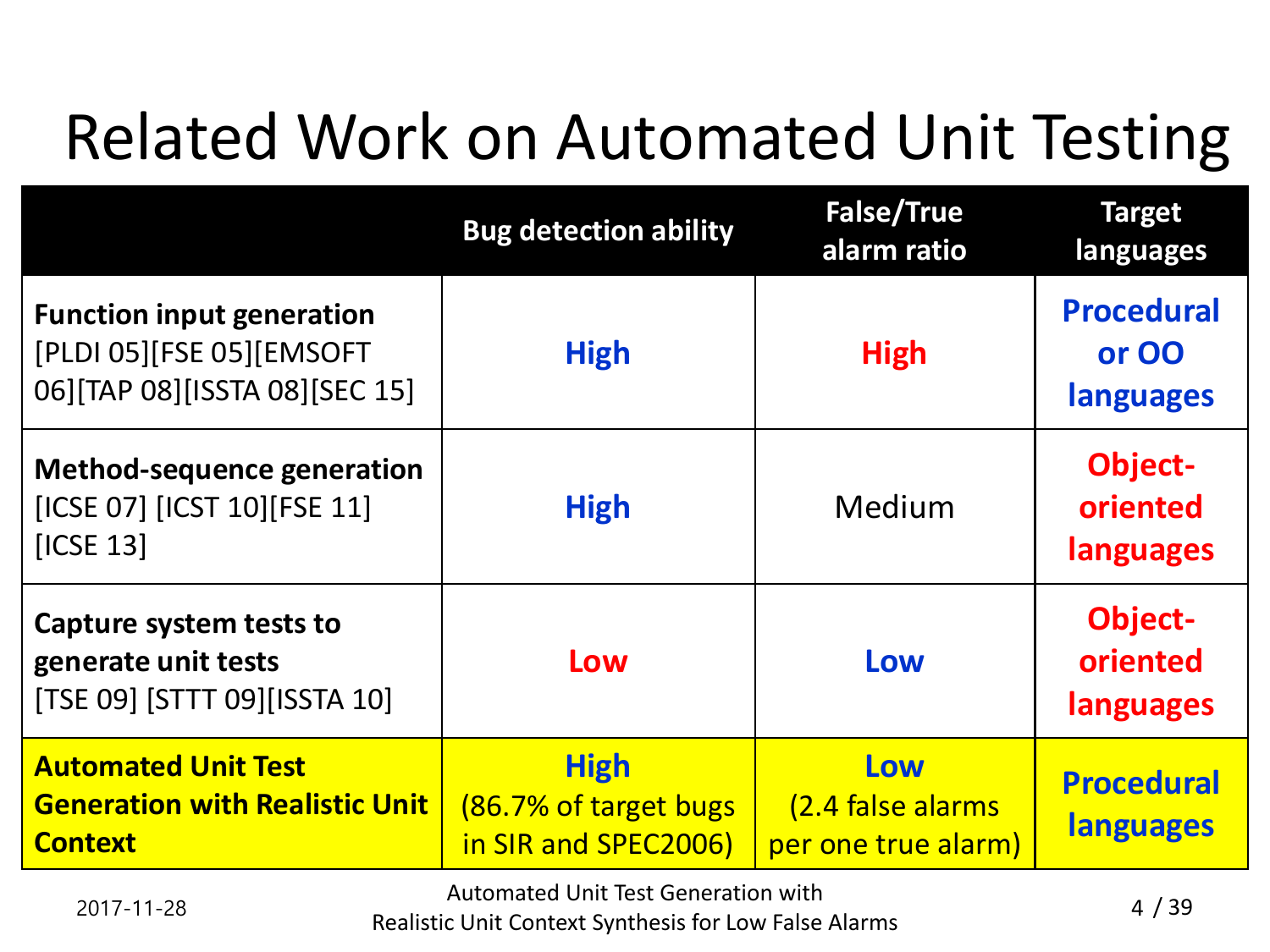Approximate Input Space for Symbolic Unit Testing

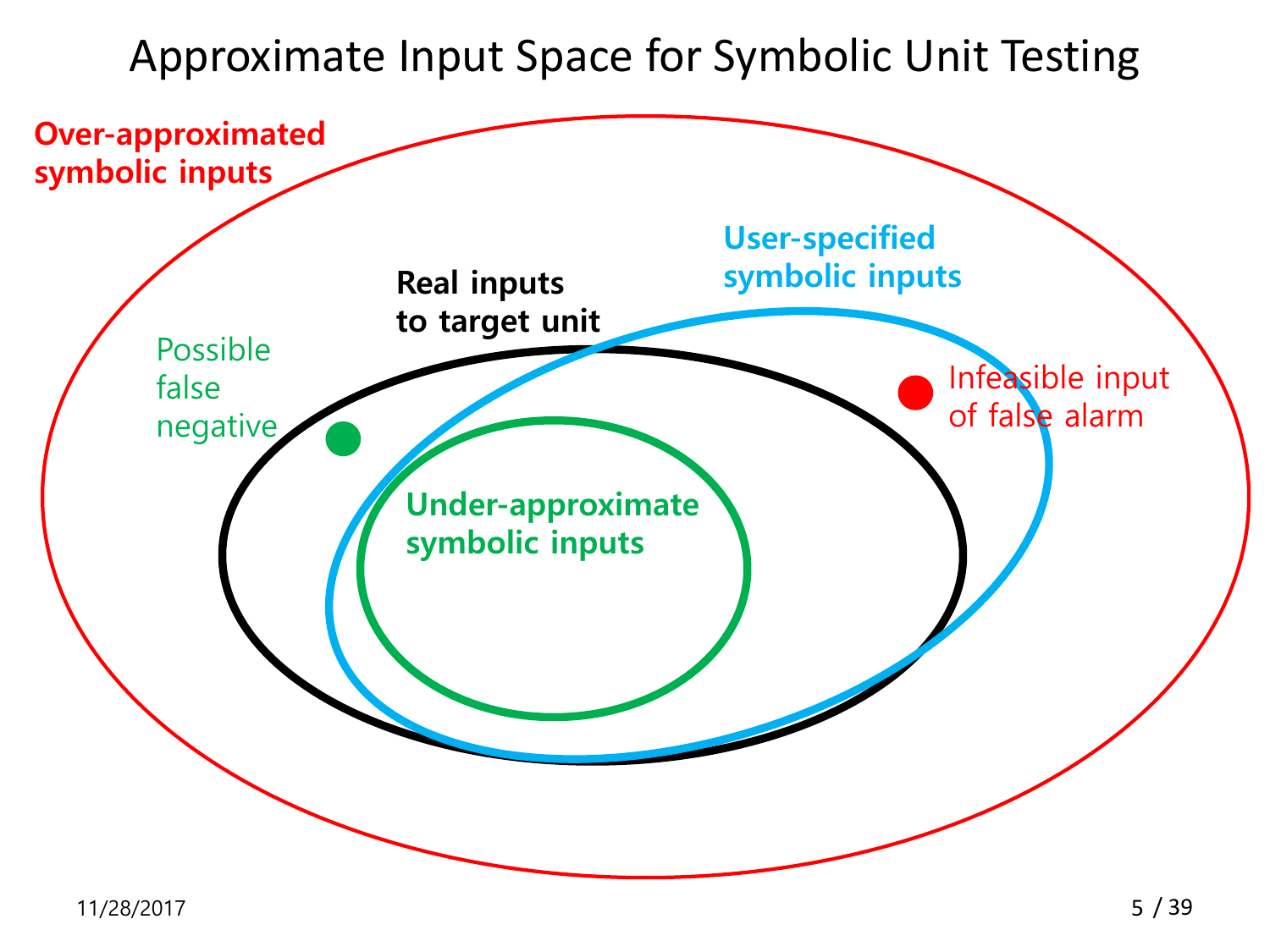- ▶ We performed unit-testing Busybox Is by using **CREST** 
	- ▶ We tested 14 functions of Busybox Is (1100 lines long)
	- $\triangleright$  Note that this is a refined testing activity compared to the previous testing activity for 10 Busybox utilities in a system-level testing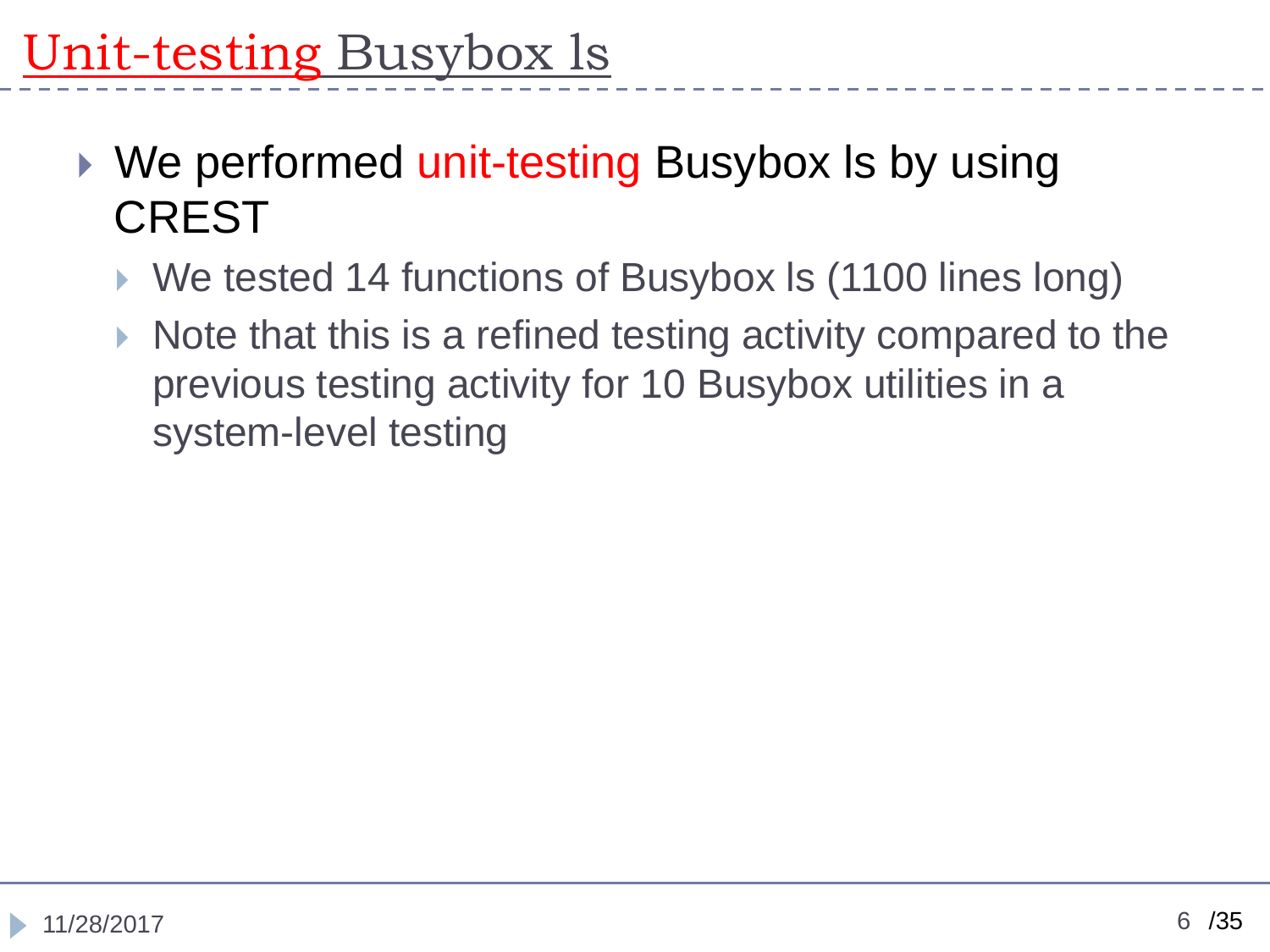# Busybox "ls" Requirement Specification

- ▶ POSIX specification (IEEE Std 1003.1, 2004 ed.) is a good requirement specification document for ls
	- ▶ A4 ~10 page description for all options
- We defined test oracles using **assert** statements based on the POSIX specification
	- ▶ Automated oracle approach
- ▶ However, it still required human expertise on Busybox ls code to define concrete assert statements from given high-level requirements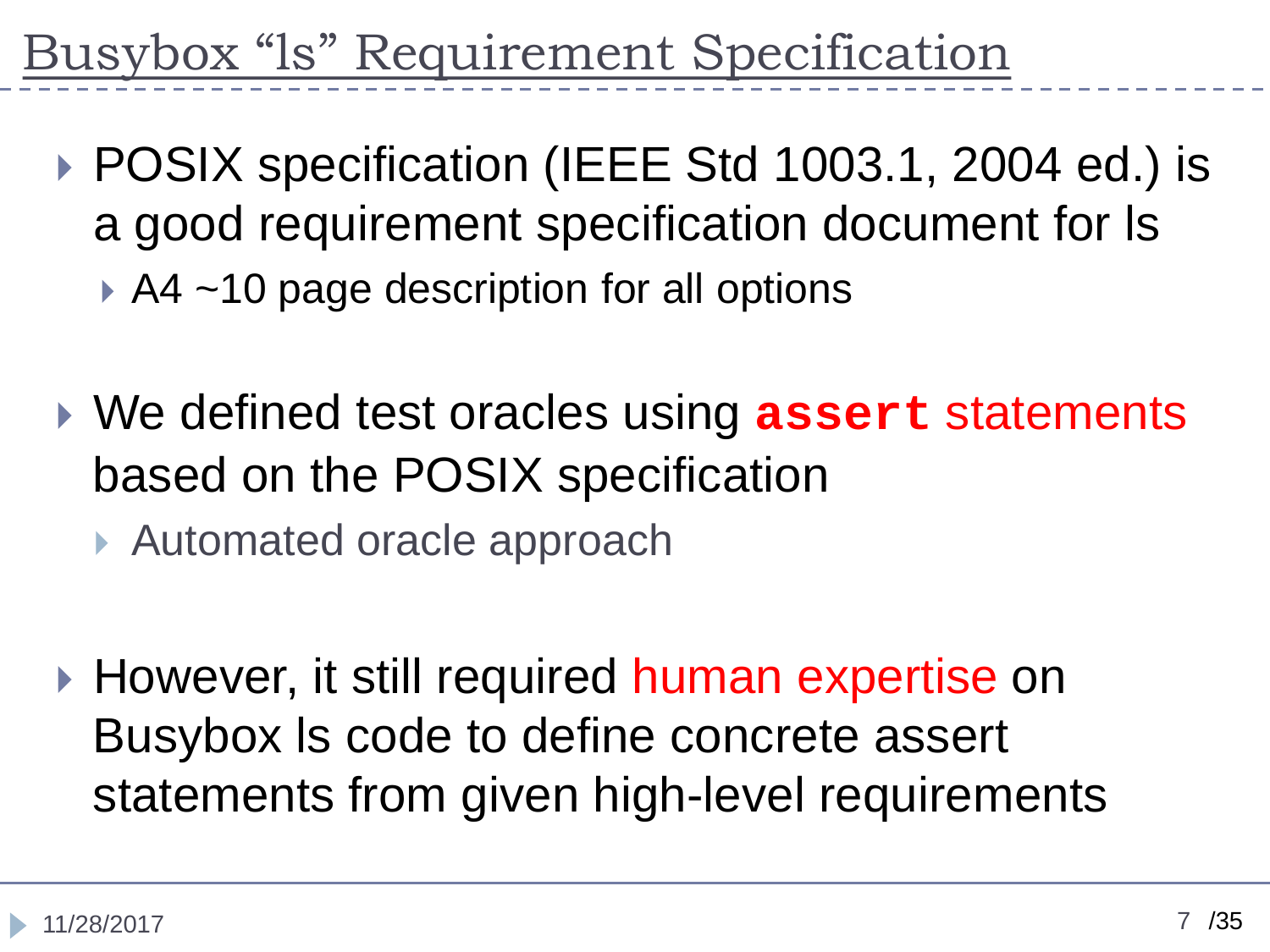#### **NAME**

Is - list directory contents

#### **SYNOPSIS**

```
[\frac{XSI}{S} 1s [-CFRacdilgrtu1][-H | -L ]\mathbb{D}[-fqmnopsx]\mathbb{Z}[file...]
```
#### **DESCRIPTION**

For each operand that names a file of a type other than directory or symbolic link to a directory, Is shall write the name of the file as well as any requested, associated information. For each operand that names a file of type directory, is shall write the names of files contained within the directory as well as any requested, associated information. If one of the -d, -F, or -I options are specified, and one of the -H or -L options are not specified, for each operand that names a file of type symbolic link to a directory, is shall write the name of the file as well as any requested, associated information. If none of the -d, -F, or -I options are specified, or the -H or -L options are specified, for each operand that names a file of type symbolic link to a directory, Is shall write the names of files contained within the directory as well as any requested, associated information.

If no operands are specified, is shall write the contents of the current directory. If more than one operand is specified, is shall write non-directory operands first; it shall sort directory and non-directory operands separately according to the collating sequence in the current locale.

The Is utility shall detect infinite loops; that is, entering a previously visited directory that is an ancestor of the last file encountered. When it detects an infinite loop, Is shall write a diagnostic message to standard error and shall either recover its position in the hierarchy or terminate.

#### **OPTIONS**

The Is utility shall conform to the Base Definitions volume of IEEE Std 1003.1-2001, Section 12.2, Utility Syntax Guidelines.

The following options shall be supported:

- Write multi-text-column output with entries sorted down the columns, according to the collating sequence. The number of text -C columns and the column separator characters are unspecified, but should be adapted to the nature of the output device.
- Do not follow symbolic links named as operands unless the -**H** or -**L** options are specified. Write a slash ( $'/$ ) immediately after each pathname that is a directory, an asterisk ( $'$ \*') after each that is executable, a v -F EIEO, and an at sign  $(181)$  after each that is a symbolic link. For other file types, other symbols may be written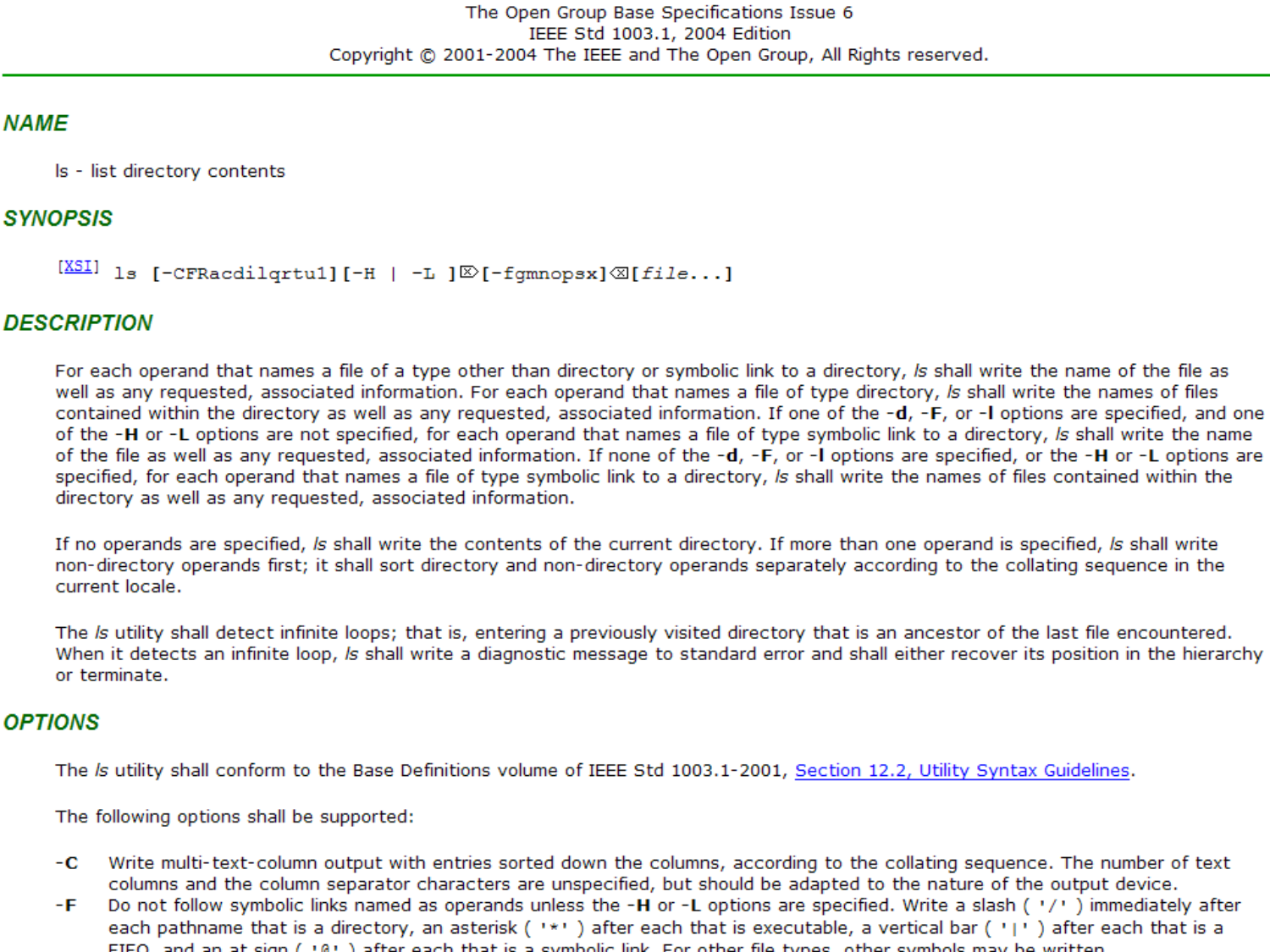- 1. Missing '@' symbol for a symbolic link file with –F option
- 2. Missing space between adjacent two columns with –i or –b options
- 3. The order of options is ignored
	- According to the ls specification, the last option should have a higher priority (i.e., -C -1 and -1 -C are different)
- 4. Option –n does not show files in a long format
	- -n enforces to list files in a long format and print numeric UID and GID instead of user/group name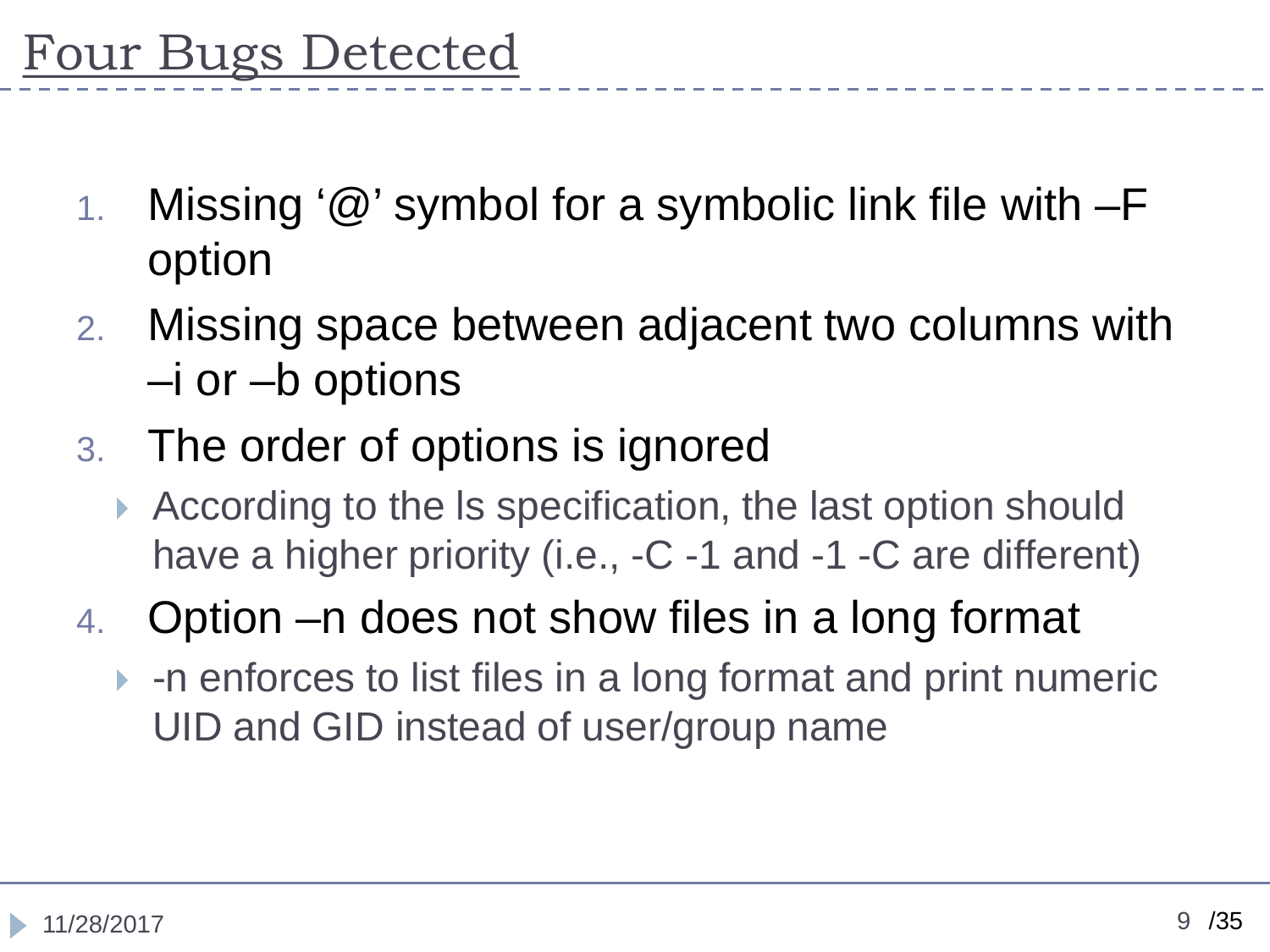Missing '@' symbol for symbolic link with –F option

- ▶ Busybox Is does not print a type marker '@' after a symbolic link file name, when -F is specified and a file name is specified in the command line.
	- 1. Output of linux ls:

\$ ls -F t.lnk t.lnk@

2. Output of Busybox ls (incorrect behavior):

```
$ ./busybox ls -F t.lnk
t.lnk
```
- F means write a marker ( $\frac{f*}{Q} =$ ) for different type of files.
- t. I nk is a symbolic link, which links to file t in the directory  $\sim$ yang/
- We found that the bug was due to the violation of a precondition of **my\_stat()**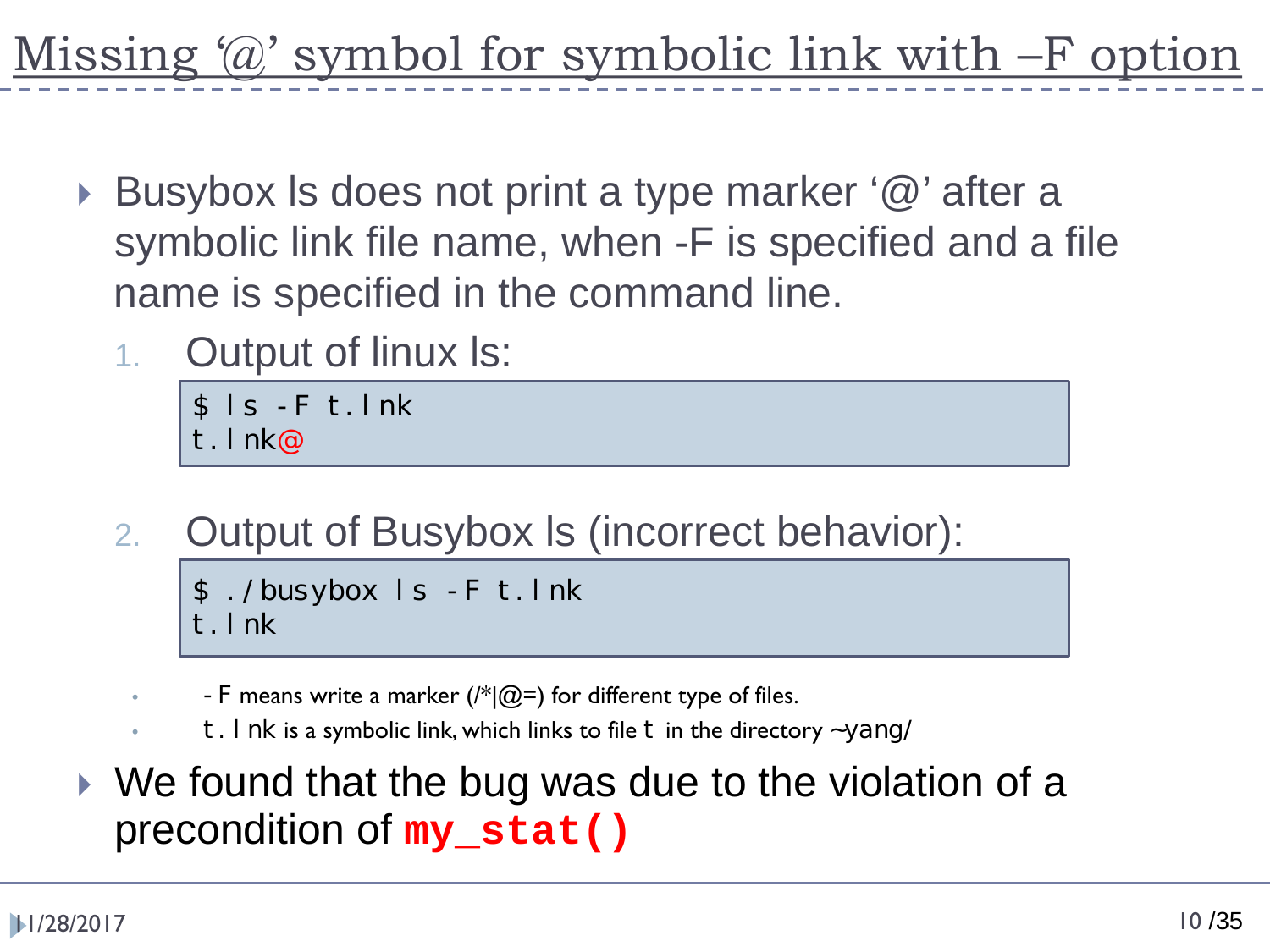$\blacktriangleright$ 

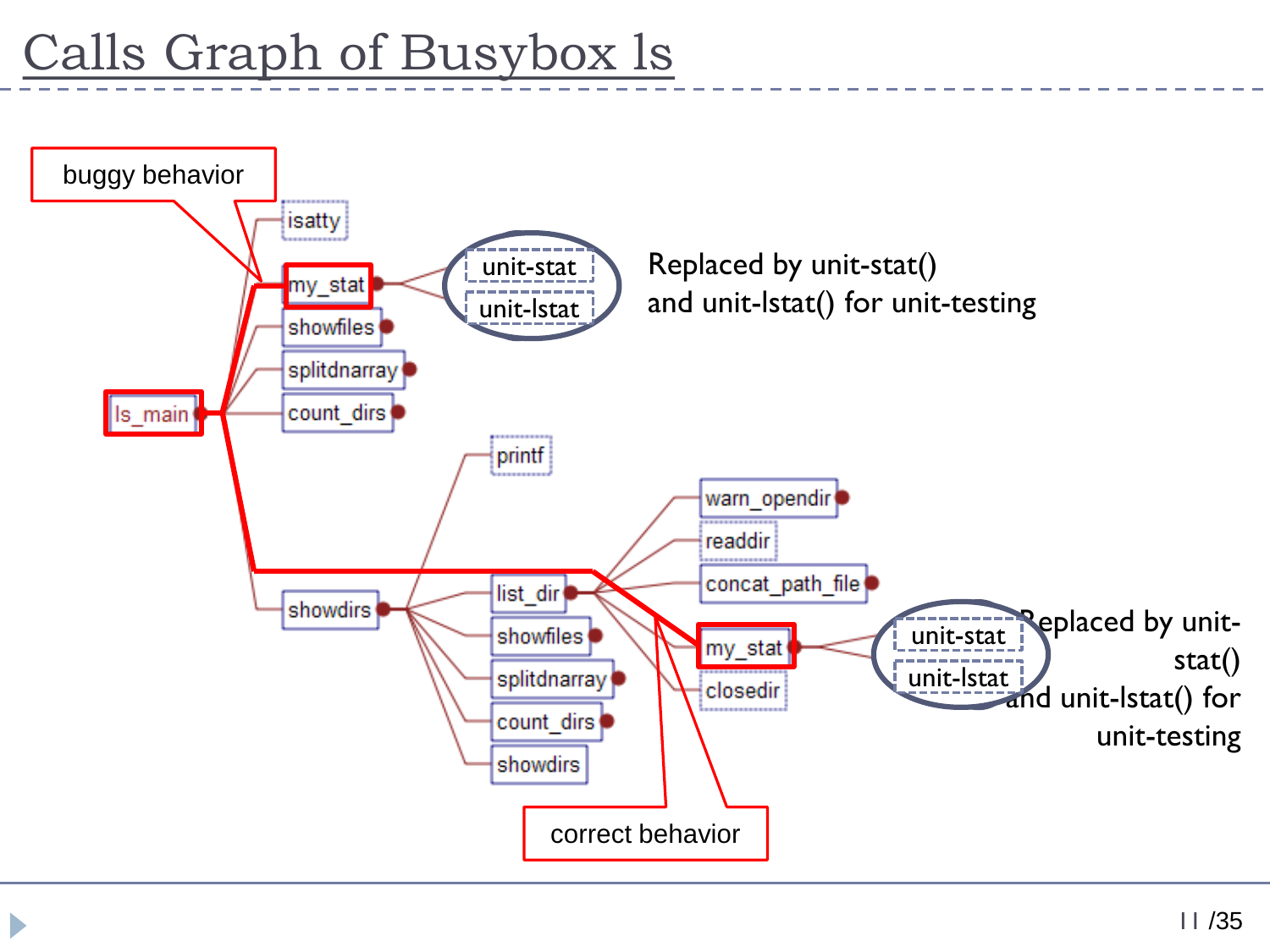## int ls\_main(int argc UNUSED\_PARAM, char \*\*argv)

## ▶ Purpose:

- 1. Is main obtains specified options and file/dir names from command line input.
- 2. Calculate runtime features by specified options.
	- 1) unsigned int **opt** is defined to represent all options given in the command line arguments
		- opt = getopt32(argv, ls\_options, &tabstops, &terminal\_width)
	- 2) unsigned int **all\_fmt** is defined to represent all runtime features based on the given command line options and compile time option **opt\_flags**[]
		- □ all\_fmt=fun(opt, opt\_flags)
- 3. Print file/dir entries of a file system whose names and corresponding options are given in the command line input by calling sub-functions

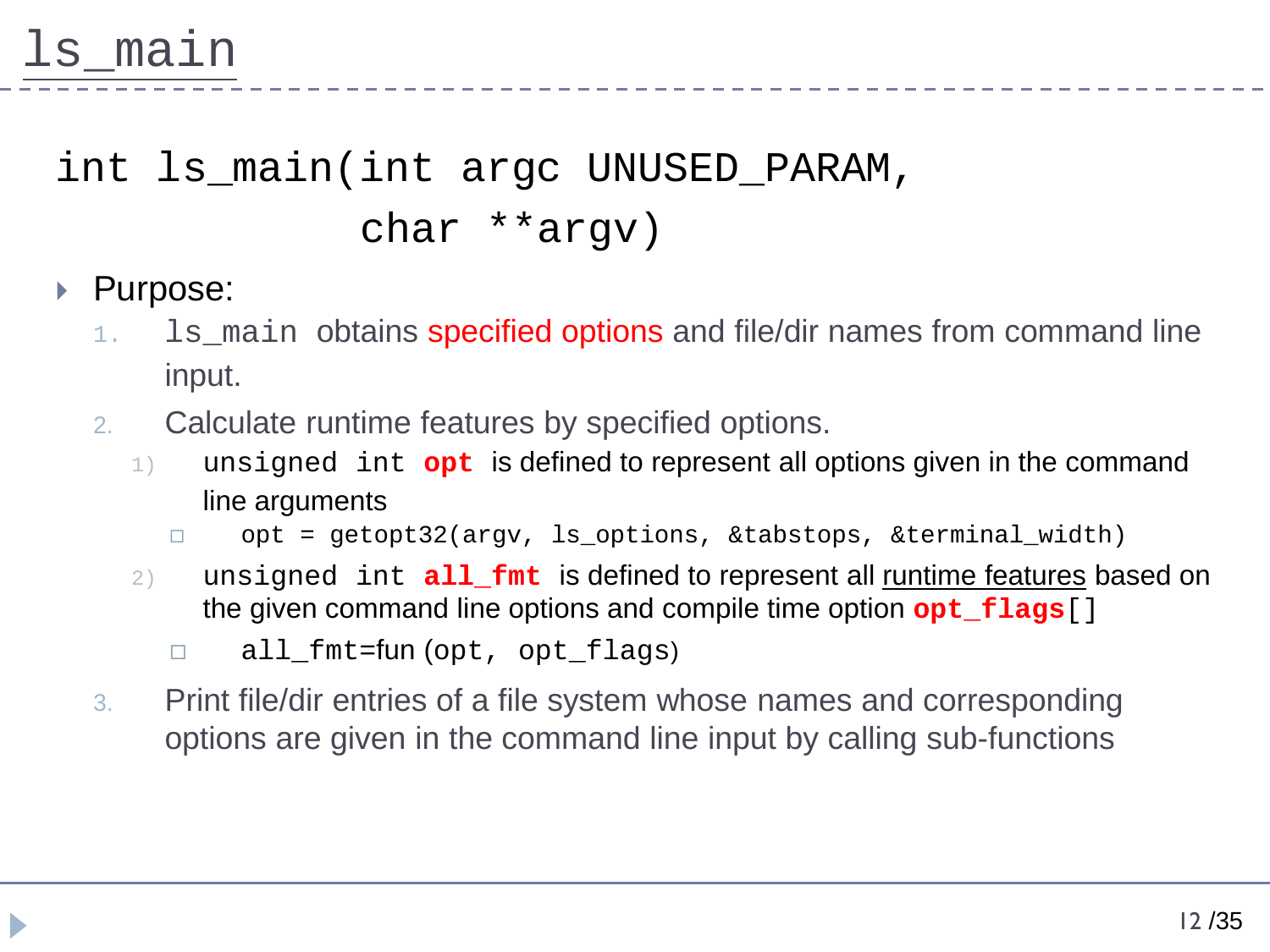# static struct dnode \*my\_stat(const char

\*fullname, const char \*name, int force\_follow)

## ▶ Purpose:

- 1. my\_stat gets file status by fullname, and store file status in struct dnode \*cur which is returned by my\_stat
- 2. If a file/dir entry corresponding to fullname is available in the file system, cur->stat should stores the corresponding file info. Otherwise, NULL is turned.

### Pre condition:

- 1. len (fullname) >= len(name)
- 2. If any of -d, -F, or -I options is given, and -L option is not given, follow\_symlink should be false
	- $((-d \mid -F \mid -1) \& (f^{-d} \mid \cdot))$
	- ▶ -d: llist directory entries instead of contents, and do not dereference symbolic links
	- F: append indicator (one of  $\angle t \rightarrow \textcircled{a}$ ) to entries
	- -l: use a long listing format
	- -L: when showing file information for a symbolic link, show information for the file the link references rather than for the link itself

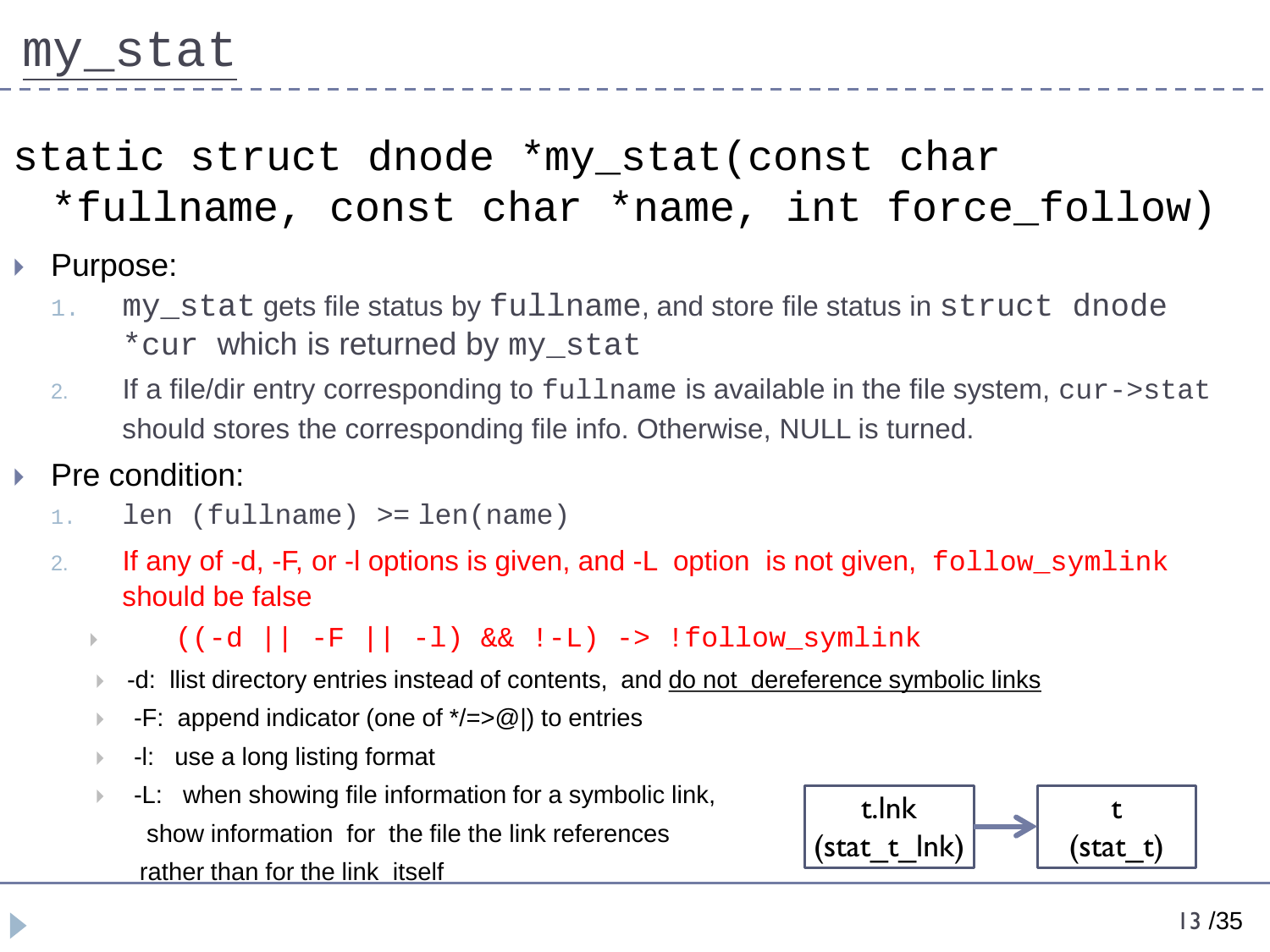static struct dnode \*my\_stat(const char

- \*fullname, const char \*name, int force\_follow)
- ▶ Post condition:
	- 1. When fullname is a real file name, the following condition should be satisfied:

(cur!=NULL && cur->fullname==fullname &&

cur->name==name)

| struct dnode {<br>const char *name;<br>const char *fullname;<br>/* point at the next node $*/$<br>struct dnode *next;<br>smallint fname allocated;<br>/* the file stat info $*/$<br>struct stat dstat; | struct stat $\{$<br>$\frac{1}{2}$ dév_t st_dev; /* ID of device containing file */<br>ino t st ino; $/*$ inode number $*/$<br>mode t st mode; $/*$ protection $*/$<br>nlink t st nlink; $/*$ number of hard links $*/$<br>uid t st uid; $/*$ user ID of owner $*/$<br>gid t st gid; $/*$ group ID of owner $*/$<br>dev t st rdev; $/*$ device ID (if special file) $*/$<br>off t st_size; /* total size, in bytes */<br>blksize_t st_blksize; /* blocksize for filesystem I/O */<br>blkcnt_t_st_blocks; /* number of blocks allocated */<br>time t st atime; $/*$ time of last access $*/$<br>time t st mtime; $/*$ time of last modification $*/$<br>time_t st_ctime; $/*$ time of last status change $*/$ }; |
|--------------------------------------------------------------------------------------------------------------------------------------------------------------------------------------------------------|----------------------------------------------------------------------------------------------------------------------------------------------------------------------------------------------------------------------------------------------------------------------------------------------------------------------------------------------------------------------------------------------------------------------------------------------------------------------------------------------------------------------------------------------------------------------------------------------------------------------------------------------------------------------------------------------------------------|
|--------------------------------------------------------------------------------------------------------------------------------------------------------------------------------------------------------|----------------------------------------------------------------------------------------------------------------------------------------------------------------------------------------------------------------------------------------------------------------------------------------------------------------------------------------------------------------------------------------------------------------------------------------------------------------------------------------------------------------------------------------------------------------------------------------------------------------------------------------------------------------------------------------------------------------|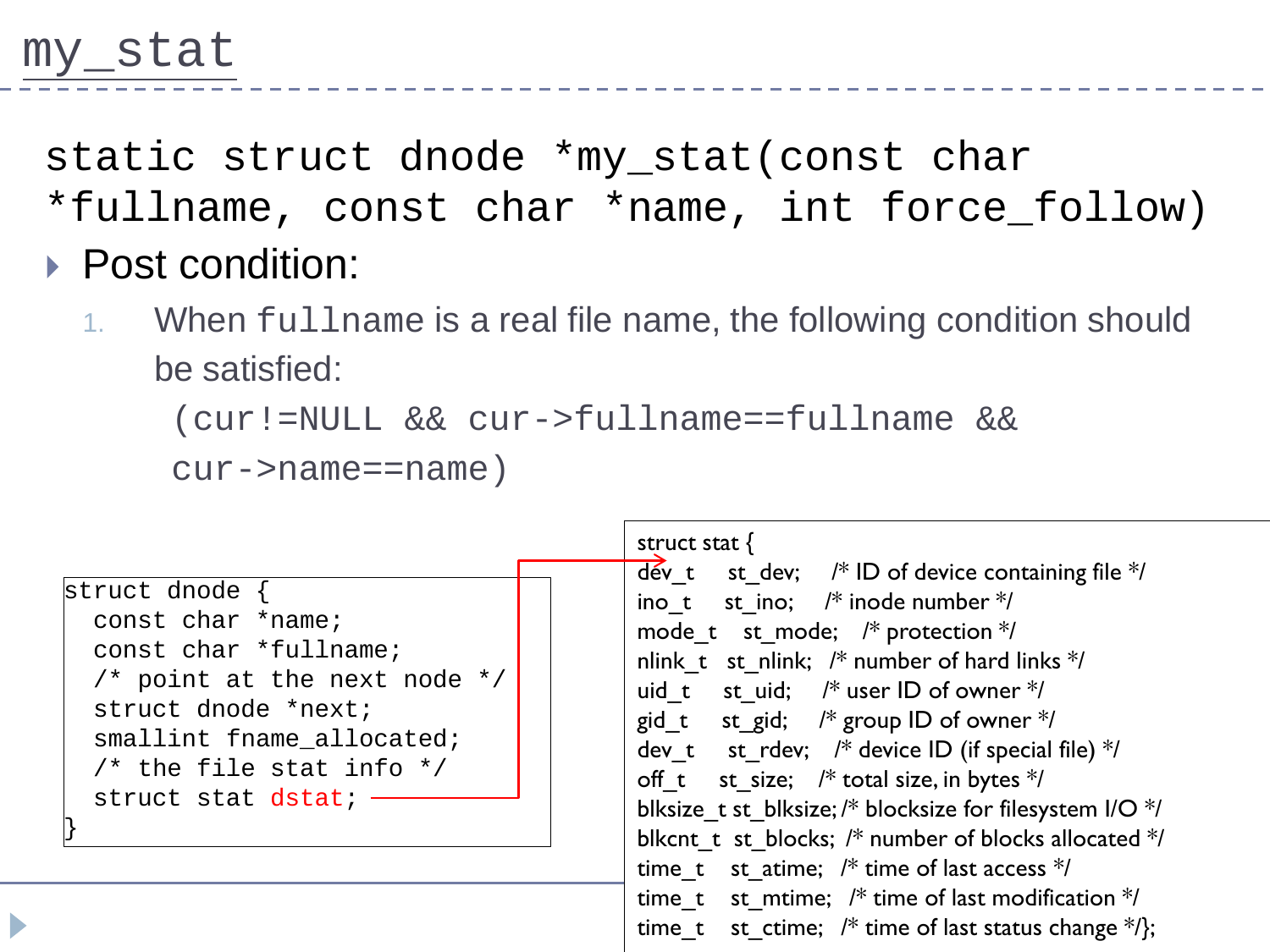## Assertions in my\_stat

| 1. static struct dnode *my_stat(const char *fullname, const char          | 29.<br>exit code = EXIT FAILURE;                                             |  |
|---------------------------------------------------------------------------|------------------------------------------------------------------------------|--|
| *name, int force follow)                                                  | 30.<br>return 0;                                                             |  |
| 2. $\{$                                                                   | 31.                                                                          |  |
| 3. #ifdef ASSERTION                                                       | } else { $/*$ get file stat of real file which sym_lnk linked to $*/$<br>32. |  |
| 4. assert(strlen(fullname) >= strlen(name));                              | $33. 11$                                                                     |  |
| 5. #endif                                                                 | <b>34. #if !CREST</b>                                                        |  |
| 6.<br>struct stat dstat;                                                  | if (Istat(fullname, &dstat))<br>35.                                          |  |
| struct dnode *cur;<br>7.                                                  | <b>36.#else</b>                                                              |  |
| IF_SELINUX(security_context_t sid = NULL;)<br>8.                          | 37.<br>if (unit_lstat(fullname, &dstat))                                     |  |
| 9. #ifdef ASSERTION                                                       | <b>38.#endif</b>                                                             |  |
| 10./* If any of -d, -F, or -I options is given, and -L                    | 39.                                                                          |  |
| 11. * option is not given, Is should print out the status                 | 40.<br>bb_simple_perror_msg(fullname);                                       |  |
| 12. * of the symbolic link file. I.e.,                                    | 41.<br>exit_code = EXIT_FAILURE;                                             |  |
| 13. * ((d    F    I) && !L) -> !FOLLOW_SYM_LNK                            | 42.<br>return 0;                                                             |  |
| $14.$ */                                                                  | 43.<br>}                                                                     |  |
| 15. unsigned char follow_symlink =                                        | 44.<br><sup>}</sup>                                                          |  |
| 16.<br>(all_fmt & FOLLOW_LINKS)    force_follow;                          | 44.<br>$cur = x$ malloc(sizeof(*cur));                                       |  |
| I7. assert(!((opt_mask[2]    opt_mask[17]    opt_mask[4])                 | cur->fullname = fullname;<br>45.                                             |  |
| && !opt_mask[19])    !follow_symlink);<br>18.                             | 46.<br>$cur$ ->name = name;                                                  |  |
| 19.#endif                                                                 | 47.<br>$cur$ ->dstat = dstat;                                                |  |
| if (follow symlink) $\frac{1}{2}$ /*get file stat of link itself*/<br>20. | IF SELINUX(cur->sid = sid;)<br>48.                                           |  |
| 21.11                                                                     | 49. #ifdef ASSERTION                                                         |  |
| 22.#if!CREST                                                              | 50. assert(strcmp(fullname, cur->fullname)==0);                              |  |
| 23.<br>if (stat(fullname, &dstat))                                        | 51.assert(strcmp(name, cur->name)==0);                                       |  |
| <b>24.#else</b>                                                           | 52.#endif                                                                    |  |
| 25.<br>if (unit_stat(fullname, &dstat))                                   | 53.<br>return cur;                                                           |  |
| 26.#endif                                                                 | $54.$ }                                                                      |  |
| 27.                                                                       |                                                                              |  |
| 28.<br>bb_simple_perror_msg(fullname);                                    |                                                                              |  |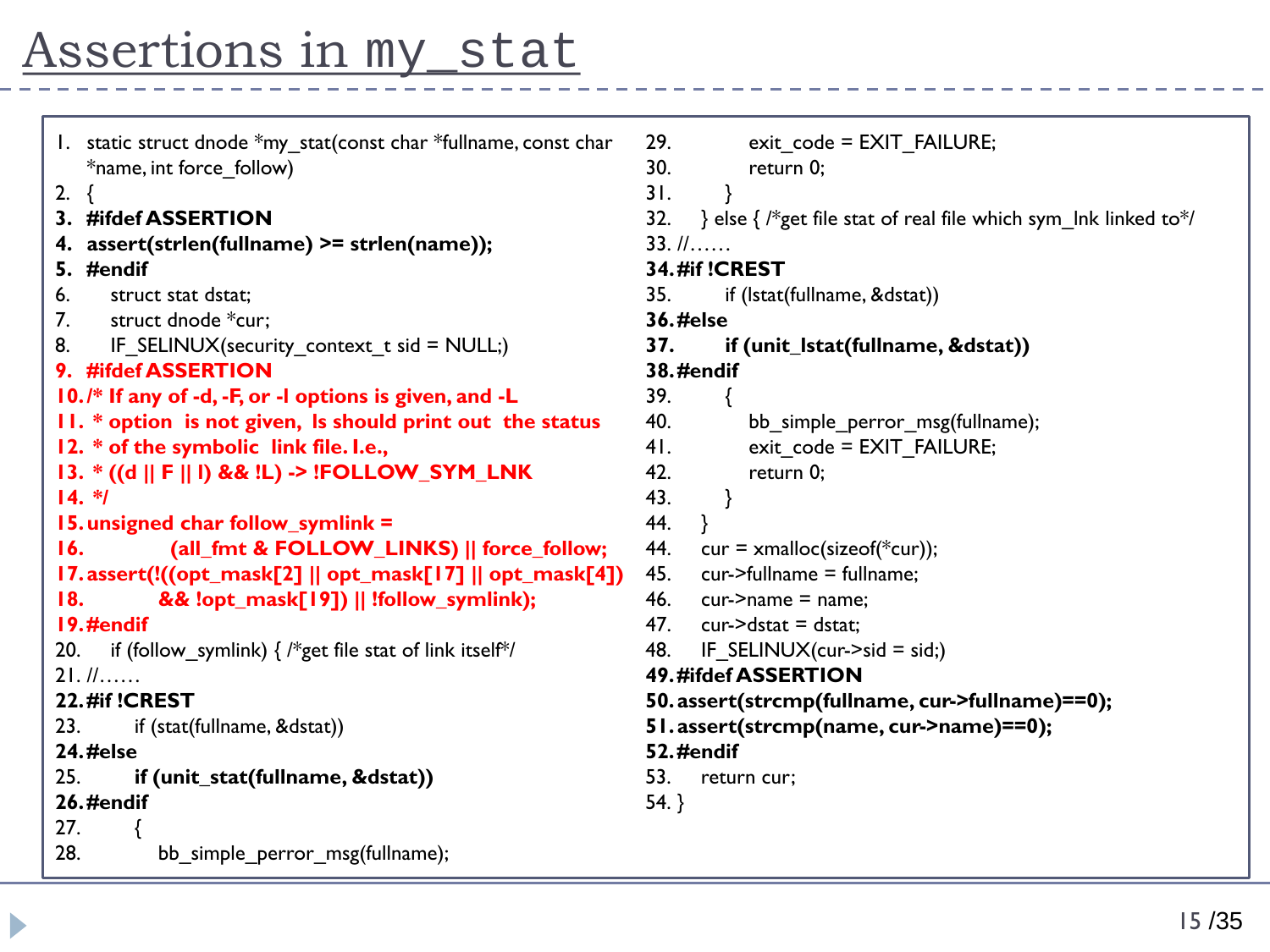- ▶ Symbolic variables:
	- ▶ Command line options
	- ▶ Target file status
		- we partially simulate status of a file (struct stat dstat) in a file system by a symbolic value

## ▶ Test stubs:

- stat() and lstat() are replaced by unit-stat() and unit-lstat() for generating symbolic file status
	- stat(const char \*path, struct stat \*buf)
	- lstat(const char \*path, struct stat \*buf)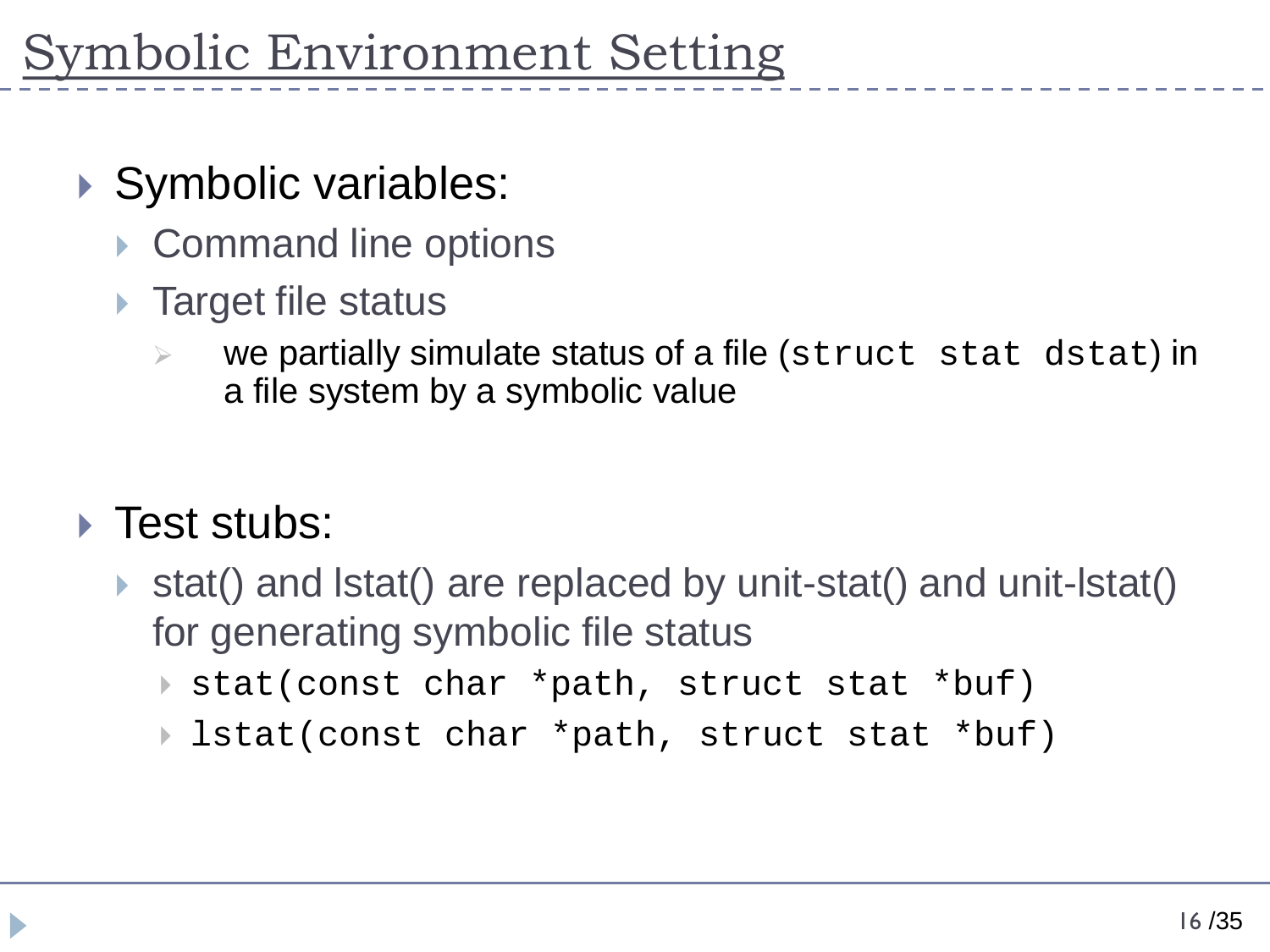- ▶ Symbolic options
	- Replacing unsigned int opt with a symbolic value.
		- $\triangleright$  opt = qetopt32(argv, ......);
		- $\triangleright$  unsigned char opt\_mask[22] is defined to replace opt
			- $\triangleright$  each element in opt mask [ ] specifies a symbolic value for each bit of opt
- Symbolic file status
	- Replacing mode\_t dstat.st\_mode with a symbolic value
		- ► st\_mode stores information on a file type, file permission, etc. in each bit.

sizeof(st\_mode)=sizeof(unsigned int)

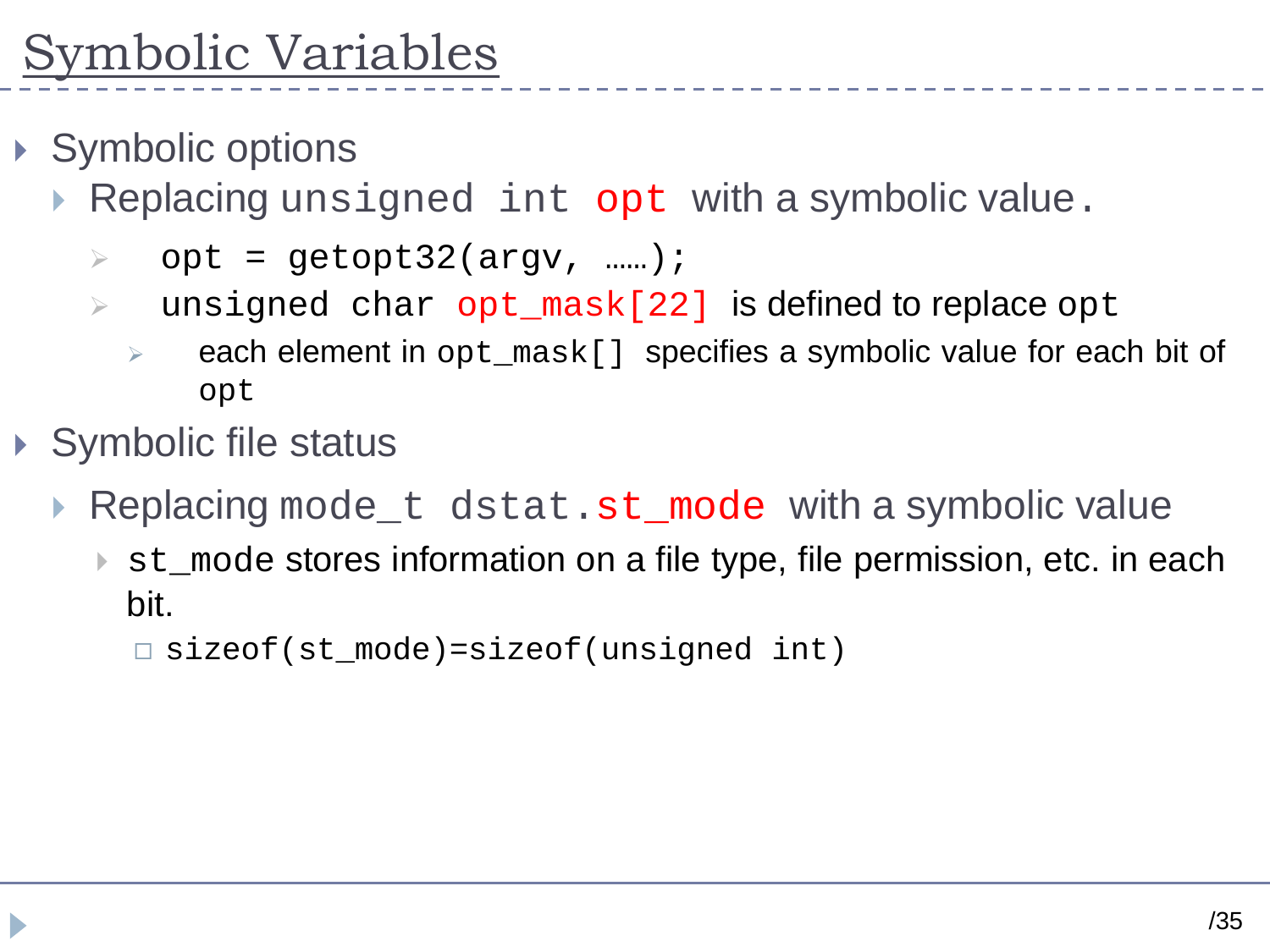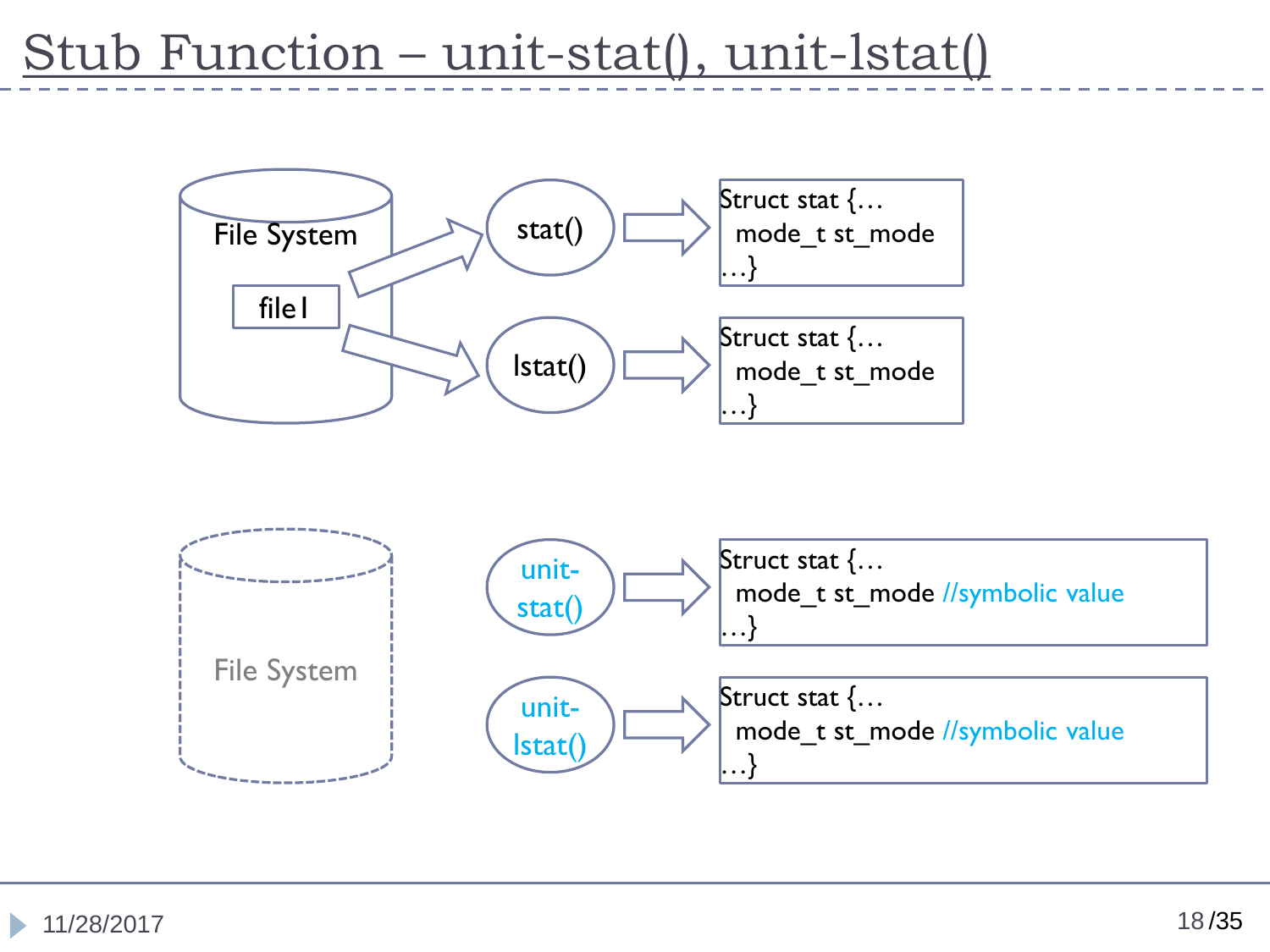# Test Driver for Symbolic Command Line Options

```
50.int ls_main(int argc UNUSED_PARAM, char **argv)
51.{
```

```
52.//……
```

```
53./* process options */
```
- 54. IF FEATURE LS COLOR(applet long options
- 55.  $=$  ls longopts;)
- 56.#if ENABLE\_FEATURE\_AUTOWIDTH
- 57. opt complementary="T+:w+"; /\* -T N, -w N  $*/$
- 58. **opt** = getopt32(argv, ls\_options, &tabstops,
- 59. & terminal\_width, IF\_FEATURE\_LS\_COLOR
- 60. (&color\_opt));

```
61.#else
```
62. **opt** = getopt $32$ (argv, ls options

```
63. IF FEATURE LS COLOR(&color opt));
64.#endif
```

```
65.
```

```
66.//START of calculating all_fmt value
```

```
67. for (i = 0; opt_flags[i] != (10 < 31); i++) {
```

```
68. if (opt & (1 << i))
```

```
69. {
```

```
70. unsigned flags = opt flags[i];
```
- 71. //refresh value when trigger is on
- 72. if (flags & LIST\_MASK\_TRIGGER) //0

```
73. all fmt <= ~LLIST MASK;
```

```
74.//……
```

```
75. all fmt |= flags;
```

```
76. }
```

```
77. }
```
78.//processing all fmt for some special cases

- 79. if (argv[1])
- 80. all fmt  $|=$  DISP DIRNAME;  $/*$  2 or more items? label directories \*/
- 81.//END of calculating all fmt value
- 82.//calling internal functions
- 83.}